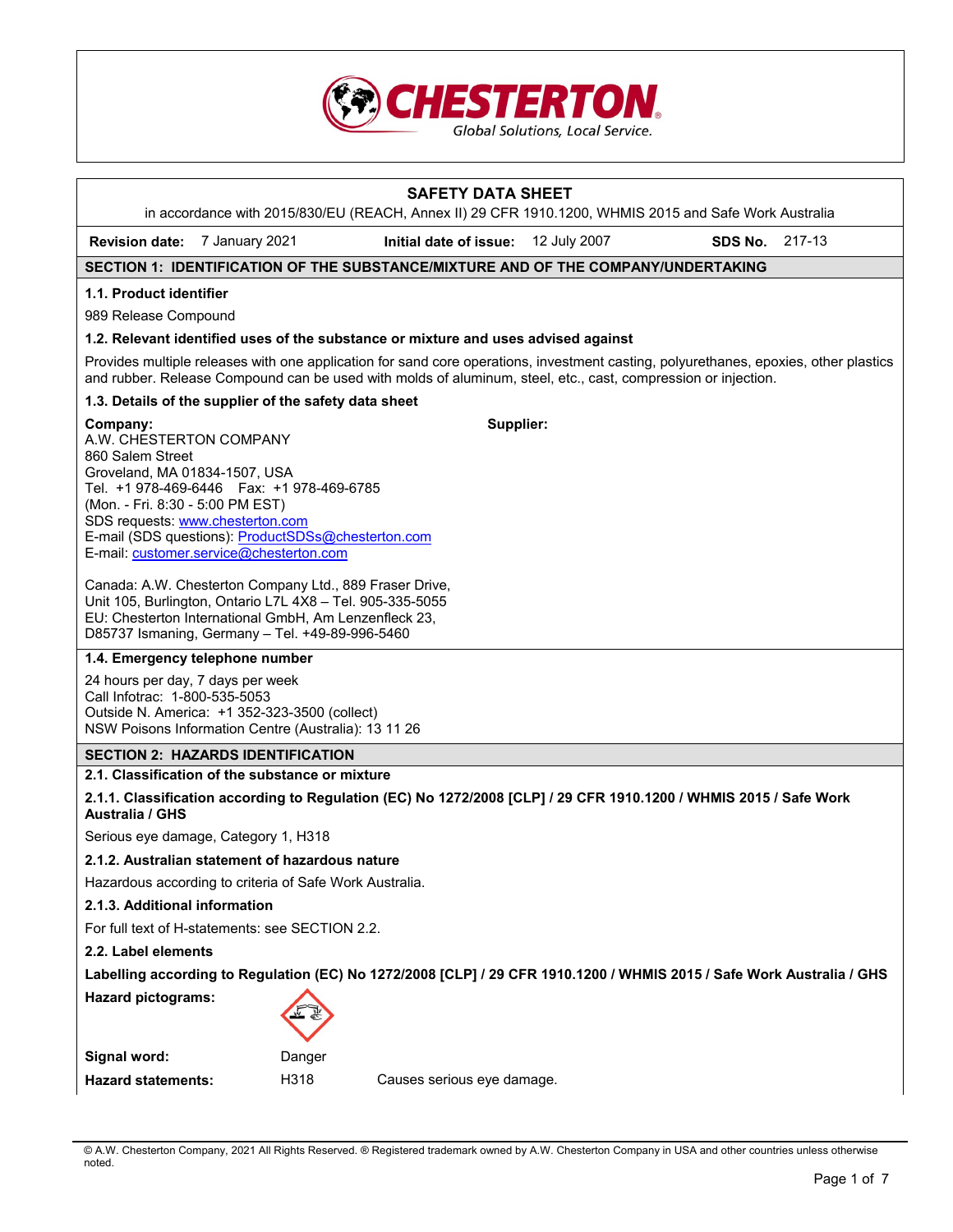|                                                                                                                 | <b>Precautionary statements:</b> | P <sub>280</sub>                                                    |                                                      | Wear eye/face protection.                                                                    |                          | P305/351/338 IF IN EYES: Rinse cautiously with water for several minutes. Remove contact                                                                                                                  |
|-----------------------------------------------------------------------------------------------------------------|----------------------------------|---------------------------------------------------------------------|------------------------------------------------------|----------------------------------------------------------------------------------------------|--------------------------|-----------------------------------------------------------------------------------------------------------------------------------------------------------------------------------------------------------|
|                                                                                                                 |                                  |                                                                     | lenses, if present and easy to do. Continue rinsing. |                                                                                              |                          |                                                                                                                                                                                                           |
| <b>Supplemental information:</b>                                                                                |                                  | P310<br>Immediately call a POISON CENTER or doctor.<br>None         |                                                      |                                                                                              |                          |                                                                                                                                                                                                           |
| 2.3. Other hazards                                                                                              |                                  |                                                                     |                                                      |                                                                                              |                          |                                                                                                                                                                                                           |
| None known                                                                                                      |                                  |                                                                     |                                                      |                                                                                              |                          |                                                                                                                                                                                                           |
| <b>SECTION 3: COMPOSITION/INFORMATION ON INGREDIENTS</b>                                                        |                                  |                                                                     |                                                      |                                                                                              |                          |                                                                                                                                                                                                           |
| 3.2. Mixtures                                                                                                   |                                  |                                                                     |                                                      |                                                                                              |                          |                                                                                                                                                                                                           |
| Hazardous Ingredients <sup>1</sup>                                                                              |                                  |                                                                     | % Wt.                                                | CAS No./<br>EC No.                                                                           | <b>REACH</b><br>Reg. No. | <b>CLP/GHS Classification</b>                                                                                                                                                                             |
| Alcohols, C12-14 secondary, ethoxylated                                                                         |                                  |                                                                     | $1 - 2$                                              | 84133-50-6<br>617-534-0                                                                      | <b>NA</b>                | [Acute Tox. 5, H303, H313]<br>Eye Dam. 1, H318<br>Skin Irrit. 2, H315<br>[Aquatic Acute 2, H401]                                                                                                          |
|                                                                                                                 |                                  |                                                                     |                                                      |                                                                                              |                          |                                                                                                                                                                                                           |
|                                                                                                                 |                                  |                                                                     |                                                      |                                                                                              |                          |                                                                                                                                                                                                           |
|                                                                                                                 |                                  |                                                                     |                                                      |                                                                                              |                          |                                                                                                                                                                                                           |
| For full text of H-statements: see SECTION 16.<br>national implementations of GHS.                              |                                  |                                                                     |                                                      |                                                                                              |                          | Any classification in brackets is a GHS building block that was not adopted by the EU, the US, Canada and Australia in their                                                                              |
| 1 Classified according to: • 29 CFR 1910.1200, 1915, 1916, 1917, Mass. Right-to-Know Law (ch. 40, M.G.LO. 111F) |                                  | • 1272/2008/EC, GHS, REACH<br>• WHMIS 2015<br>• Safe Work Australia |                                                      |                                                                                              |                          |                                                                                                                                                                                                           |
| <b>SECTION 4: FIRST AID MEASURES</b>                                                                            |                                  |                                                                     |                                                      |                                                                                              |                          |                                                                                                                                                                                                           |
| 4.1. Description of first aid measures                                                                          |                                  |                                                                     |                                                      |                                                                                              |                          |                                                                                                                                                                                                           |
|                                                                                                                 |                                  |                                                                     |                                                      |                                                                                              |                          |                                                                                                                                                                                                           |
| Inhalation:                                                                                                     |                                  |                                                                     |                                                      | Remove to fresh air. If not breathing, administer artificial respiration. Contact physician. |                          |                                                                                                                                                                                                           |
| Skin contact:                                                                                                   |                                  |                                                                     |                                                      | Wash skin with soap and water. Contact physician if irritation persists.                     |                          |                                                                                                                                                                                                           |
| Eye contact:                                                                                                    |                                  |                                                                     |                                                      |                                                                                              |                          | Flush eyes for at least 15 minutes with large amounts of water. Contact physician immediately.                                                                                                            |
| Ingestion:                                                                                                      | Contact physician.               |                                                                     |                                                      |                                                                                              |                          | Do not induce vomiting. If person is conscious, rinse mouth with water and give small quantities of water to drink.                                                                                       |
| <b>Protection of first-aiders:</b>                                                                              |                                  | protective equipment.                                               |                                                      |                                                                                              |                          | No action shall be taken involving any personal risk or without suitable training. Avoid contact with<br>the product while providing aid to the victim. See section 8.2.2 for recommendations on personal |
| 4.2. Most important symptoms and effects, both acute and delayed                                                |                                  |                                                                     |                                                      |                                                                                              |                          |                                                                                                                                                                                                           |
|                                                                                                                 |                                  |                                                                     |                                                      | Severe eye irritant; may cause burns. Inhalation of mist may irritate the respiratory tract. |                          |                                                                                                                                                                                                           |
|                                                                                                                 |                                  |                                                                     |                                                      | 4.3. Indication of any immediate medical attention and special treatment needed              |                          |                                                                                                                                                                                                           |
| Treat symptoms.                                                                                                 |                                  |                                                                     |                                                      |                                                                                              |                          |                                                                                                                                                                                                           |
| <b>SECTION 5: FIREFIGHTING MEASURES</b>                                                                         |                                  |                                                                     |                                                      |                                                                                              |                          |                                                                                                                                                                                                           |
| 5.1. Extinguishing media                                                                                        |                                  |                                                                     |                                                      |                                                                                              |                          |                                                                                                                                                                                                           |
|                                                                                                                 |                                  |                                                                     |                                                      |                                                                                              |                          | Suitable extinguishing media: Not combustible. Use extinguishing media suitable for the surrounding fire.                                                                                                 |
| Unsuitable extinguishing media: None known                                                                      |                                  |                                                                     |                                                      |                                                                                              |                          |                                                                                                                                                                                                           |
| 5.2. Special hazards arising from the substance or mixture                                                      |                                  |                                                                     |                                                      |                                                                                              |                          |                                                                                                                                                                                                           |
| None                                                                                                            |                                  |                                                                     |                                                      |                                                                                              |                          |                                                                                                                                                                                                           |
| 5.3. Advice for firefighters<br>Recommend Firefighters wear self-contained breathing apparatus.                 |                                  |                                                                     |                                                      |                                                                                              |                          |                                                                                                                                                                                                           |

<sup>©</sup> A.W. Chesterton Company, 2021 All Rights Reserved. ® Registered trademark owned by A.W. Chesterton Company in USA and other countries unless otherwise noted.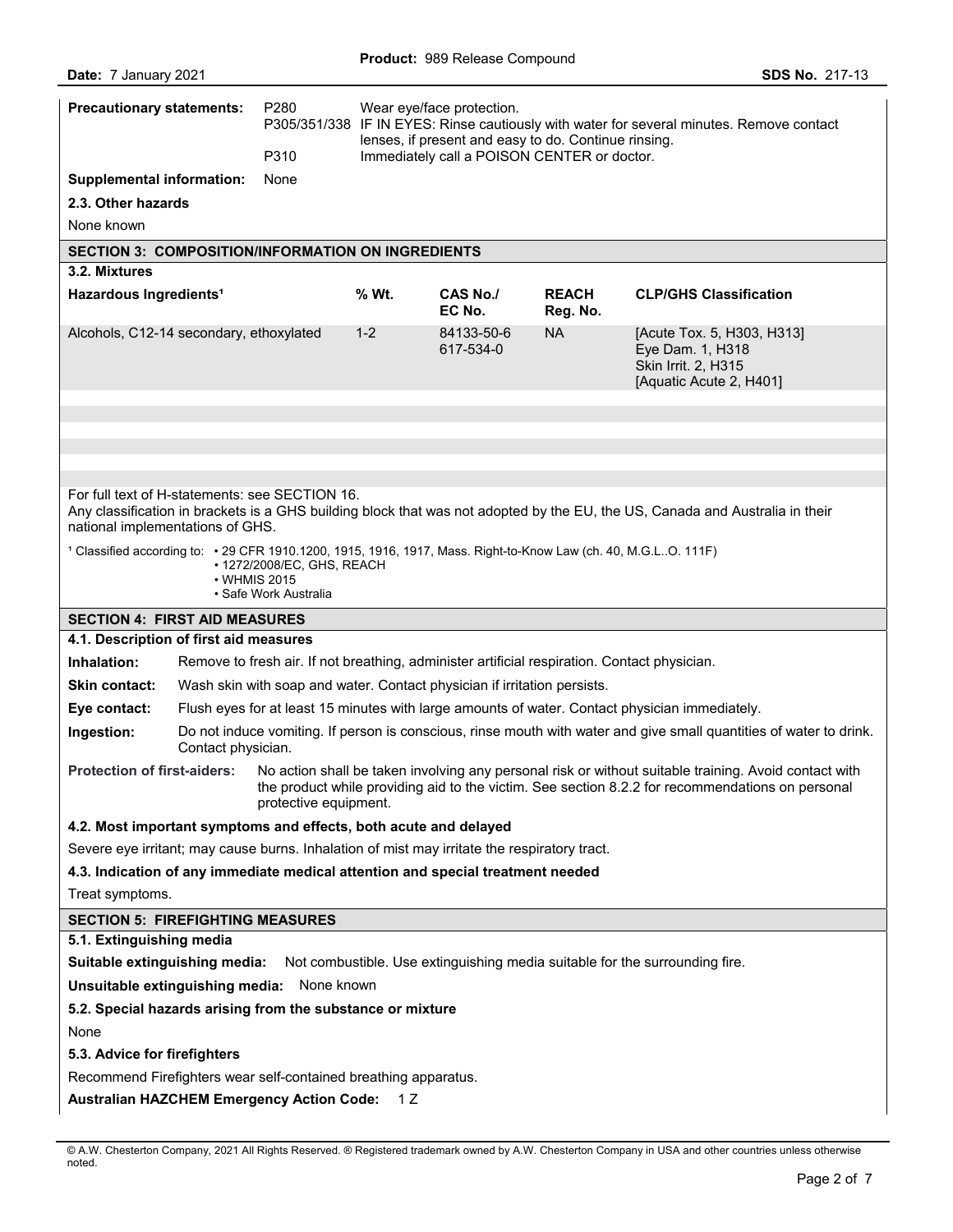| <b>SECTION 6: ACCIDENTAL RELEASE MEASURES</b>                                                                                                                                                                                                                                                                                                                             |                         |                   |                                     |                   |                            |                   |                                        |                   |
|---------------------------------------------------------------------------------------------------------------------------------------------------------------------------------------------------------------------------------------------------------------------------------------------------------------------------------------------------------------------------|-------------------------|-------------------|-------------------------------------|-------------------|----------------------------|-------------------|----------------------------------------|-------------------|
| 6.1. Personal precautions, protective equipment and emergency procedures                                                                                                                                                                                                                                                                                                  |                         |                   |                                     |                   |                            |                   |                                        |                   |
| Utilize exposure controls and personal protection as specified in Section 8. Evacuate area. Provide adequate ventilation. Use<br>caution - floor may be slippery where spill has occurred.                                                                                                                                                                                |                         |                   |                                     |                   |                            |                   |                                        |                   |
| <b>6.2. Environmental Precautions</b>                                                                                                                                                                                                                                                                                                                                     |                         |                   |                                     |                   |                            |                   |                                        |                   |
| No special requirements.                                                                                                                                                                                                                                                                                                                                                  |                         |                   |                                     |                   |                            |                   |                                        |                   |
| 6.3. Methods and material for containment and cleaning up                                                                                                                                                                                                                                                                                                                 |                         |                   |                                     |                   |                            |                   |                                        |                   |
| Contain spill to a small area. Pick up with absorbent material (sand, sawdust, clay, etc.) and place in a suitable container for<br>disposal.                                                                                                                                                                                                                             |                         |                   |                                     |                   |                            |                   |                                        |                   |
| 6.4. Reference to other sections                                                                                                                                                                                                                                                                                                                                          |                         |                   |                                     |                   |                            |                   |                                        |                   |
| Refer to section 13 for disposal advice.                                                                                                                                                                                                                                                                                                                                  |                         |                   |                                     |                   |                            |                   |                                        |                   |
| <b>SECTION 7: HANDLING AND STORAGE</b>                                                                                                                                                                                                                                                                                                                                    |                         |                   |                                     |                   |                            |                   |                                        |                   |
| 7.1. Precautions for safe handling                                                                                                                                                                                                                                                                                                                                        |                         |                   |                                     |                   |                            |                   |                                        |                   |
| Avoid contact with eyes. Utilize exposure controls and personal protection as specified in Section 8.                                                                                                                                                                                                                                                                     |                         |                   |                                     |                   |                            |                   |                                        |                   |
| 7.2. Conditions for safe storage, including any incompatibilities                                                                                                                                                                                                                                                                                                         |                         |                   |                                     |                   |                            |                   |                                        |                   |
| Store in a cool, dry area.                                                                                                                                                                                                                                                                                                                                                |                         |                   |                                     |                   |                            |                   |                                        |                   |
| 7.3. Specific end use(s)                                                                                                                                                                                                                                                                                                                                                  |                         |                   |                                     |                   |                            |                   |                                        |                   |
| No special precautions.                                                                                                                                                                                                                                                                                                                                                   |                         |                   |                                     |                   |                            |                   |                                        |                   |
| <b>SECTION 8: EXPOSURE CONTROLS/PERSONAL PROTECTION</b>                                                                                                                                                                                                                                                                                                                   |                         |                   |                                     |                   |                            |                   |                                        |                   |
| 8.1. Control parameters                                                                                                                                                                                                                                                                                                                                                   |                         |                   |                                     |                   |                            |                   |                                        |                   |
| Occupational exposure limit values                                                                                                                                                                                                                                                                                                                                        |                         |                   |                                     |                   |                            |                   |                                        |                   |
| Ingredients                                                                                                                                                                                                                                                                                                                                                               | <b>OSHA PEL1</b><br>ppm | mg/m <sup>3</sup> | <b>ACGIH TLV<sup>2</sup></b><br>ppm | mg/m <sup>3</sup> | UK WEL <sup>3</sup><br>ppm | mg/m <sup>3</sup> | <b>AUSTRALIA ES<sup>4</sup></b><br>ppm | mg/m <sup>3</sup> |
| Alcohols, C12-14 secondary,<br>ethoxylated                                                                                                                                                                                                                                                                                                                                | N/A                     | N/A               | N/A                                 | N/A               | N/A                        | N/A               | N/A                                    | N/A               |
|                                                                                                                                                                                                                                                                                                                                                                           |                         |                   |                                     |                   |                            |                   |                                        |                   |
|                                                                                                                                                                                                                                                                                                                                                                           |                         |                   |                                     |                   |                            |                   |                                        |                   |
|                                                                                                                                                                                                                                                                                                                                                                           |                         |                   |                                     |                   |                            |                   |                                        |                   |
|                                                                                                                                                                                                                                                                                                                                                                           |                         |                   |                                     |                   |                            |                   |                                        |                   |
| <sup>1</sup> United States Occupational Health & Safety Administration permissible exposure limits<br><sup>2</sup> American Conference of Governmental Industrial Hygienists threshold limit values<br><sup>3</sup> EH40 Workplace exposure limits, Health & Safety Executive<br><sup>4</sup> Safe Work Australia, Workplace Exposure Standards for Airborne Contaminants |                         |                   |                                     |                   |                            |                   |                                        |                   |
| <b>Biological limit values</b>                                                                                                                                                                                                                                                                                                                                            |                         |                   |                                     |                   |                            |                   |                                        |                   |
| Not available                                                                                                                                                                                                                                                                                                                                                             |                         |                   |                                     |                   |                            |                   |                                        |                   |
| Derived No Effect Level (DNEL) according to Regulation (EC) No 1907/2006:                                                                                                                                                                                                                                                                                                 |                         |                   |                                     |                   |                            |                   |                                        |                   |
| <b>Workers</b>                                                                                                                                                                                                                                                                                                                                                            |                         |                   |                                     |                   |                            |                   |                                        |                   |
| Not available                                                                                                                                                                                                                                                                                                                                                             |                         |                   |                                     |                   |                            |                   |                                        |                   |
| Predicted No Effect Concentration (PNEC) according to Regulation (EC) No 1907/2006:                                                                                                                                                                                                                                                                                       |                         |                   |                                     |                   |                            |                   |                                        |                   |
| Not available                                                                                                                                                                                                                                                                                                                                                             |                         |                   |                                     |                   |                            |                   |                                        |                   |
| 8.2. Exposure controls                                                                                                                                                                                                                                                                                                                                                    |                         |                   |                                     |                   |                            |                   |                                        |                   |
| 8.2.1. Engineering measures                                                                                                                                                                                                                                                                                                                                               |                         |                   |                                     |                   |                            |                   |                                        |                   |
| No special requirements.                                                                                                                                                                                                                                                                                                                                                  |                         |                   |                                     |                   |                            |                   |                                        |                   |
|                                                                                                                                                                                                                                                                                                                                                                           |                         |                   |                                     |                   |                            |                   |                                        |                   |

<sup>©</sup> A.W. Chesterton Company, 2021 All Rights Reserved. ® Registered trademark owned by A.W. Chesterton Company in USA and other countries unless otherwise noted.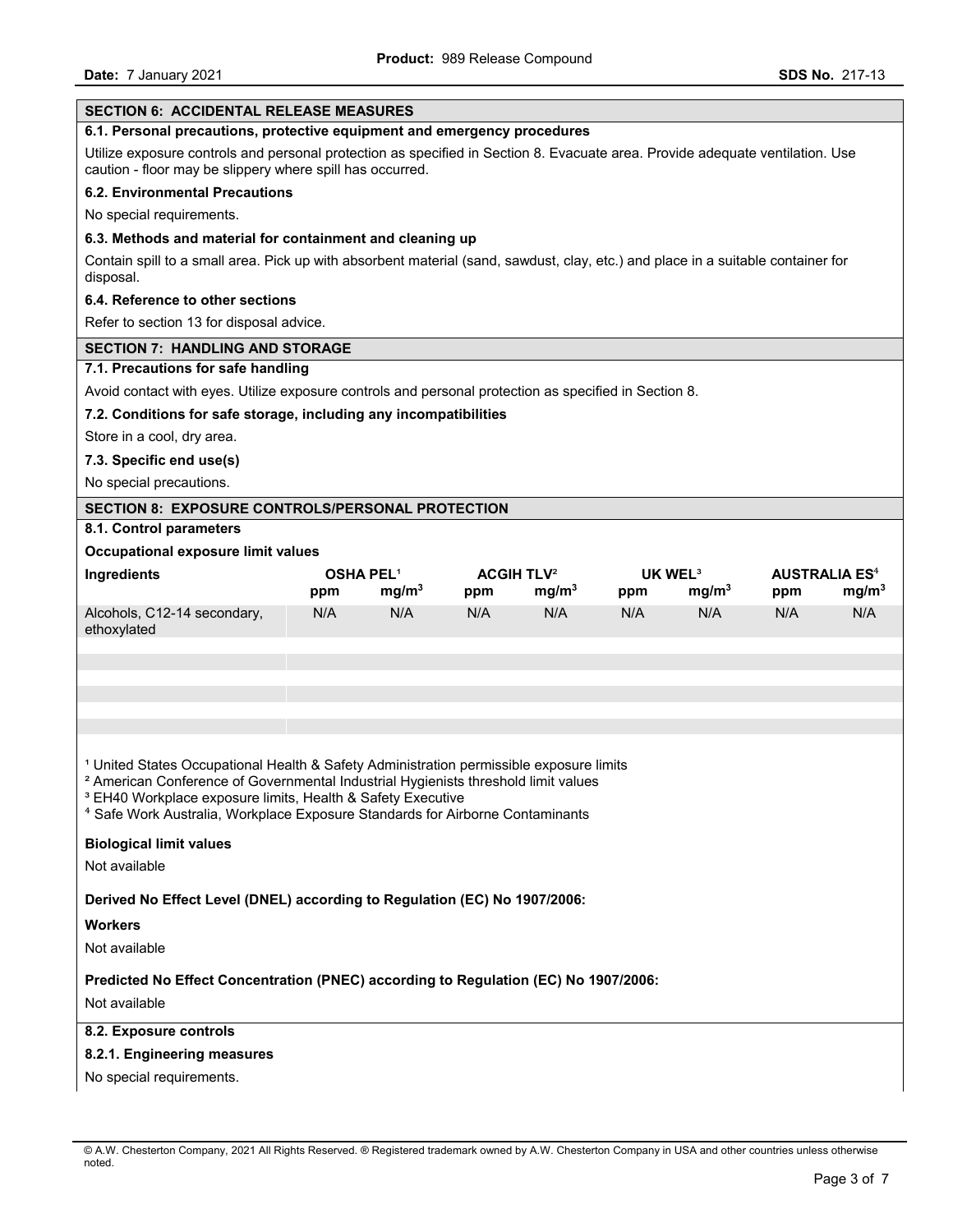#### **8.2.2. Individual protection measures**

| <b>Respiratory protection:</b> | Not normally needed. If necessary, utilize an approved organic vapor respirator (e.g., EN filter type<br>A/P). |
|--------------------------------|----------------------------------------------------------------------------------------------------------------|
| <b>Protective gloves:</b>      | Chemical resistant gloves.                                                                                     |
| Eye and face protection:       | Safety glasses                                                                                                 |
| Other:                         | None                                                                                                           |

#### **8.2.3. Environmental exposure controls**

Refer to sections 6 and 12.

# **SECTION 9: PHYSICAL AND CHEMICAL PROPERTIES**

# **9.1. Information on basic physical and chemical properties**

| <b>Physical state</b>                                                           | liquid                              | Odour                         | not applicable |
|---------------------------------------------------------------------------------|-------------------------------------|-------------------------------|----------------|
| Colour                                                                          | white                               | <b>Odour threshold</b>        | not determined |
| Initial boiling point                                                           | 100°C (212°F)                       | Vapour pressure @ 20°C        | not determined |
| <b>Melting point</b>                                                            | not determined                      | % Aromatics by weight         | not determined |
| % Volatile (by volume)                                                          | 82%                                 | рH                            | $8.5 - 9.0$    |
| <b>Flash point</b>                                                              | $>93^{\circ}$ C ( $>200^{\circ}$ F) | <b>Relative density</b>       | 0.995 kg/l     |
| <b>Method</b>                                                                   | PM Closed Cup                       | Weight per volume             | 8.3 lbs/gal.   |
| <b>Viscosity</b>                                                                | not determined                      | Coefficient (water/oil)       | >1             |
| <b>Autoignition temperature</b>                                                 | not determined                      | Vapour density (air=1)        | >1             |
| <b>Decomposition temperature</b>                                                | not determined                      | Rate of evaporation (ether=1) | $\leq 1$       |
| Upper/lower flammability                                                        | not applicable                      | Solubility in water           | miscible       |
| or explosive limits<br>Flammability (solid, gas)<br><b>Explosive properties</b> | not applicable<br>not applicable    | <b>Oxidising properties</b>   | not applicable |

# **9.2. Other information**

None

#### **SECTION 10: STABILITY AND REACTIVITY**

# **10.1. Reactivity**

Refer to sections 10.3 and 10.5.

# **10.2. Chemical stability**

Stable

#### **10.3. Possibility of hazardous reactions**

No dangerous reactions known under conditions of normal use.

#### **10.4. Conditions to avoid**

Extreme heat above 149°C (300°F).

# **10.5. Incompatible materials**

Strong acids/bases and strong oxidizers like liquid Chlorine and concentrated Oxygen.

## **10.6. Hazardous decomposition products**

Carbon Monoxide, Carbon Dioxide, NOx, Formaldehyde and other toxic fumes.

# **SECTION 11: TOXICOLOGICAL INFORMATION**

# **11.1. Information on toxicological effects**

**Primary route of exposure**  Inhalation, skin and eye contact.

# **under normal use: Acute toxicity -**

**Oral:** Based on available data on components, the classification criteria are not met. ATE-mix > 5,000 mg/kg.

| Alcohols, C12-14 secondary,<br>LD50. rat<br>> 3,000 mg/kg | Substance   | Test | Result        |
|-----------------------------------------------------------|-------------|------|---------------|
|                                                           | ethoxvlated |      | (read-across) |

© A.W. Chesterton Company, 2021 All Rights Reserved. ® Registered trademark owned by A.W. Chesterton Company in USA and other countries unless otherwise noted.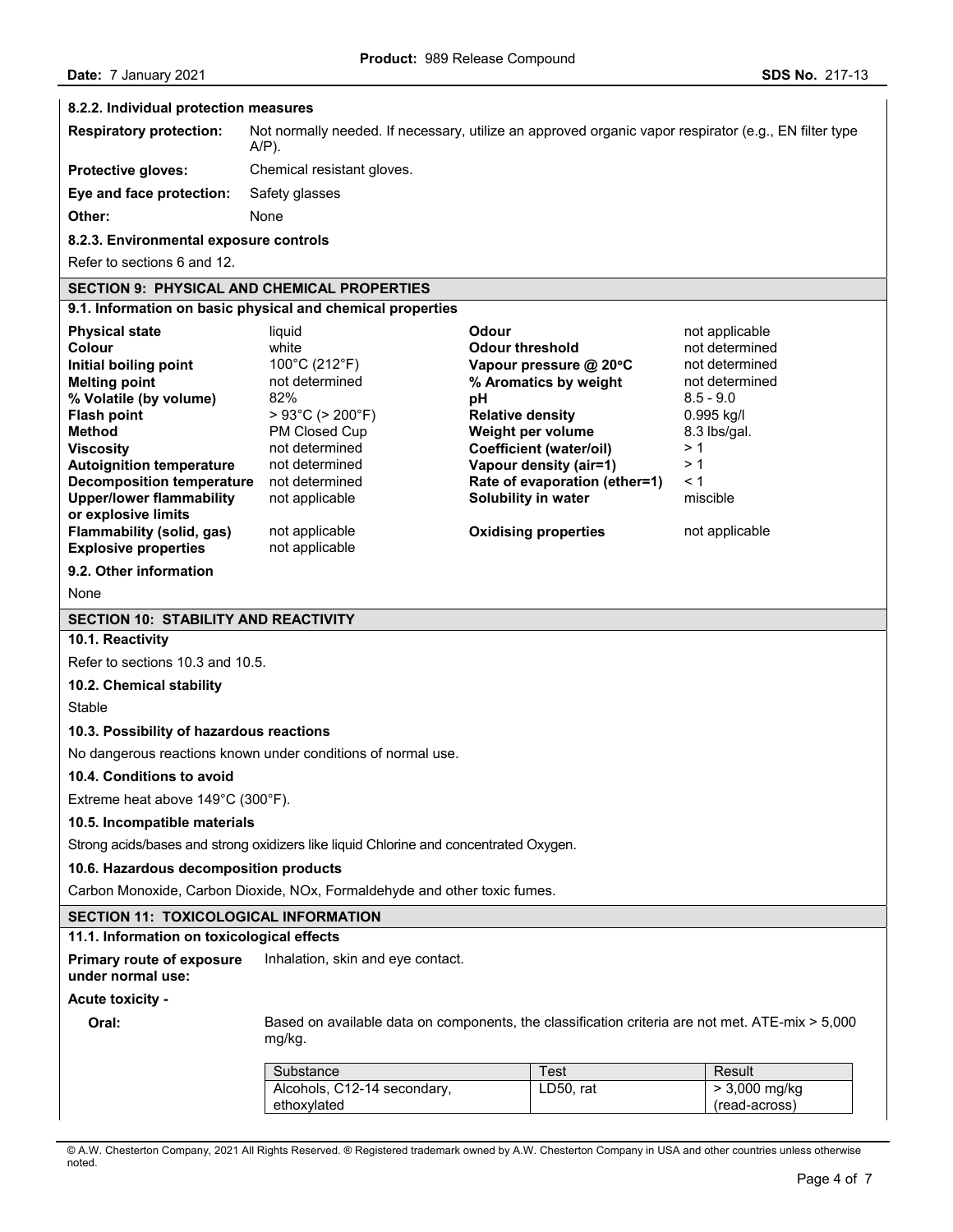| Dermal:                                      | Based on available data on components, the classification criteria are not met. ATE-mix > 5,000<br>mg/kg.                                                                                                                                                |              |                                                               |  |  |  |
|----------------------------------------------|----------------------------------------------------------------------------------------------------------------------------------------------------------------------------------------------------------------------------------------------------------|--------------|---------------------------------------------------------------|--|--|--|
|                                              | Test<br>Substance<br>Result                                                                                                                                                                                                                              |              |                                                               |  |  |  |
|                                              | Alcohols, C12-14 secondary,<br>ethoxylated                                                                                                                                                                                                               | LD50, rabbit | $> 2,000$ mg/kg<br>(read-across);<br>$cATpE = 2,500$<br>mg/kg |  |  |  |
| Inhalation:                                  | Inhalation of mists or vapors formed at elevated temperatures may cause irritation to eyes and<br>respiratory tract.                                                                                                                                     |              |                                                               |  |  |  |
| <b>Skin corrosion/irritation:</b>            | Prolonged or repeated skin contact may defat the skin and cause skin irritation.                                                                                                                                                                         |              |                                                               |  |  |  |
| Serious eye damage/<br>irritation:           | Risk of serious damage to eyes.                                                                                                                                                                                                                          |              |                                                               |  |  |  |
| <b>Respiratory or skin</b><br>sensitisation: | No data available                                                                                                                                                                                                                                        |              |                                                               |  |  |  |
| Germ cell mutagenicity:                      | Alcohols, C12-14 secondary, ethoxylated: expected to be non-mutagenic based on data from<br>similar materials (in vitro test).                                                                                                                           |              |                                                               |  |  |  |
| Carcinogenicity:                             | This product contains no carcinogens as listed by the National Toxicology Program (NTP), the<br>International Agency for Research on Cancer (IARC), the Occupational Safety and Health<br>Administration (OSHA) or the European Chemicals Agency (ECHA). |              |                                                               |  |  |  |
| <b>Reproductive toxicity:</b>                | No data available                                                                                                                                                                                                                                        |              |                                                               |  |  |  |
| STOT - single exposure:                      | Alcohols, C12-14 secondary, ethoxylated: not expected to cause toxicity, based on available data.                                                                                                                                                        |              |                                                               |  |  |  |
| STOT - repeated exposure:                    | Alcohols, C12-14 secondary, ethoxylated: based on available data, repeated exposures are not<br>anticipated to cause significant adverse effects.                                                                                                        |              |                                                               |  |  |  |
| <b>Aspiration hazard:</b>                    | Not classified as an aspiration toxicant.                                                                                                                                                                                                                |              |                                                               |  |  |  |
| <b>Other information:</b>                    | None known                                                                                                                                                                                                                                               |              |                                                               |  |  |  |
| SECTION 12: ECOLOGICAL INFORMATION           |                                                                                                                                                                                                                                                          |              |                                                               |  |  |  |

**SECTION 12: ECOLOGICAL INFORMATION** 

Ecotoxicological data have not been determined specifically for this product. The information given below is based on a knowledge of the components and the ecotoxicology of similar substances.

# **12.1. Toxicity**

Not expected to be harmful to aquatic organisms.

#### **12.2. Persistence and degradability**

Alcohols, C12-14 secondary, ethoxylated: readily biodegradable (biodegradation > 60%, 28 days).

#### **12.3. Bioaccumulative potential**

Alcohols, C12-14 secondary, ethoxylated: Octanol/water partition coefficient (log Kow) = 3.3 - 4.4, estimated; bioconcentration factor  $(BCF) = 15 - 64$  fish, estimated.

#### **12.4. Mobility in soil**

Liquid. Miscible in water. In determining environmental mobility, consider the product's physical and chemical properties (see Section 9).

### **12.5. Results of PBT and vPvB assessment**

Not available

## **12.6. Other adverse effects**

None known

## **SECTION 13: DISPOSAL CONSIDERATIONS**

#### **13.1. Waste treatment methods**

Incinerate absorbed material. Liquids may be amenable for water treatment with absorption of organics after neutralization. Check local, state and national/federal regulations and comply with the most stringent requirement. This product is classified as a hazardous waste according to 2008/98/EC.

# **SECTION 14: TRANSPORT INFORMATION**

## **14.1. UN number or ID number**

**ADG/ADR/RID/ADN/IMDG/ICAO:** NOT APPLICABLE

© A.W. Chesterton Company, 2021 All Rights Reserved. ® Registered trademark owned by A.W. Chesterton Company in USA and other countries unless otherwise noted.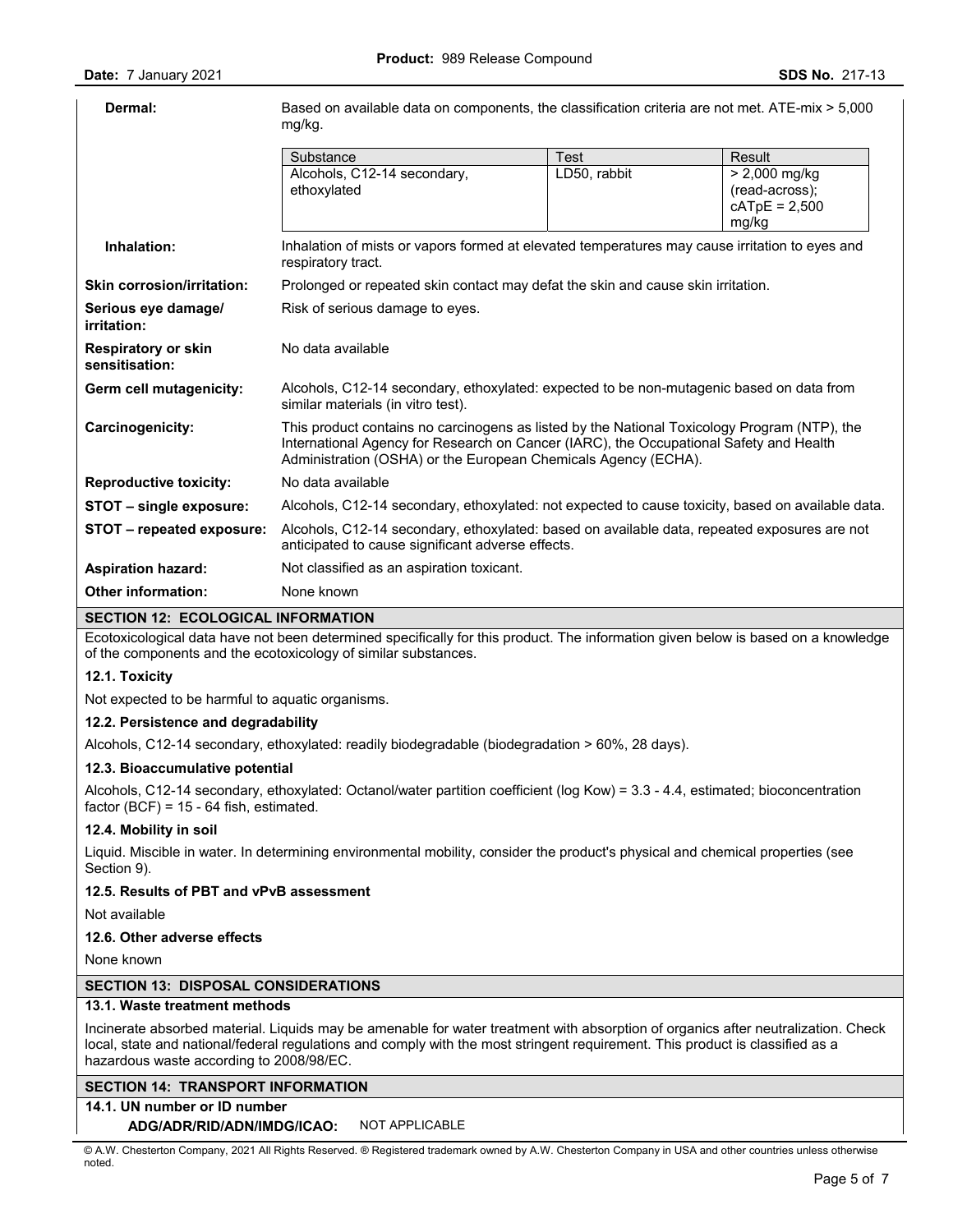| TDG:<br><b>US DOT:</b>                                        | <b>NOT APPLICABLE</b><br><b>NOT APPLICABLE</b>                                                       |  |  |  |
|---------------------------------------------------------------|------------------------------------------------------------------------------------------------------|--|--|--|
| 14.2. UN proper shipping name<br>ADG/ADR/RID/ADN/IMDG/ICAO:   | NON-HAZARDOUS, NON REGULATED                                                                         |  |  |  |
| TDG:                                                          | NON-HAZARDOUS, NON REGULATED                                                                         |  |  |  |
| <b>US DOT:</b>                                                | NON-HAZARDOUS, NON REGULATED                                                                         |  |  |  |
| 14.3. Transport hazard class(es)                              |                                                                                                      |  |  |  |
| ADG/ADR/RID/ADN/IMDG/ICAO:<br>TDG:                            | <b>NOT APPLICABLE</b><br><b>NOT APPLICABLE</b>                                                       |  |  |  |
| US DOT:                                                       | NOT APPLICABLE                                                                                       |  |  |  |
| 14.4. Packing group                                           |                                                                                                      |  |  |  |
| ADG/ADR/RID/ADN/IMDG/ICAO:                                    | NOT APPLICABLE                                                                                       |  |  |  |
| TDG:<br>US DOT:                                               | <b>NOT APPLICABLE</b><br><b>NOT APPLICABLE</b>                                                       |  |  |  |
| 14.5. Environmental hazards                                   |                                                                                                      |  |  |  |
| NOT APPLICABLE                                                |                                                                                                      |  |  |  |
| 14.6. Special precautions for user<br><b>NOT APPLICABLE</b>   |                                                                                                      |  |  |  |
| 14.7. Maritime transport in bulk according to IMO instruments |                                                                                                      |  |  |  |
| NOT APPLICABLE                                                |                                                                                                      |  |  |  |
| 14.8. Other information                                       |                                                                                                      |  |  |  |
| <b>NOT APPLICABLE</b>                                         |                                                                                                      |  |  |  |
| <b>SECTION 15: REGULATORY INFORMATION</b>                     |                                                                                                      |  |  |  |
|                                                               | 15.1. Safety, health and environmental regulations/legislation specific for the substance or mixture |  |  |  |
| 15.1.1. EU regulations                                        |                                                                                                      |  |  |  |
| <b>Authorisations under Title VII:</b><br>Not applicable      |                                                                                                      |  |  |  |
| Not applicable<br><b>Restrictions under Title VIII:</b>       |                                                                                                      |  |  |  |
| <b>Other EU regulations: None</b>                             |                                                                                                      |  |  |  |
| 15.1.2. National regulations                                  |                                                                                                      |  |  |  |
| <b>US EPA SARA TITLE III</b>                                  |                                                                                                      |  |  |  |
| 312 Hazards:                                                  | 313 Chemicals:                                                                                       |  |  |  |
| Serious eye damage                                            | None                                                                                                 |  |  |  |
| Other national regulations:<br>None                           |                                                                                                      |  |  |  |

# **15.2. Chemical safety assessment**

No Chemical Safety Assessment has been carried out for this substance/mixture by the supplier.